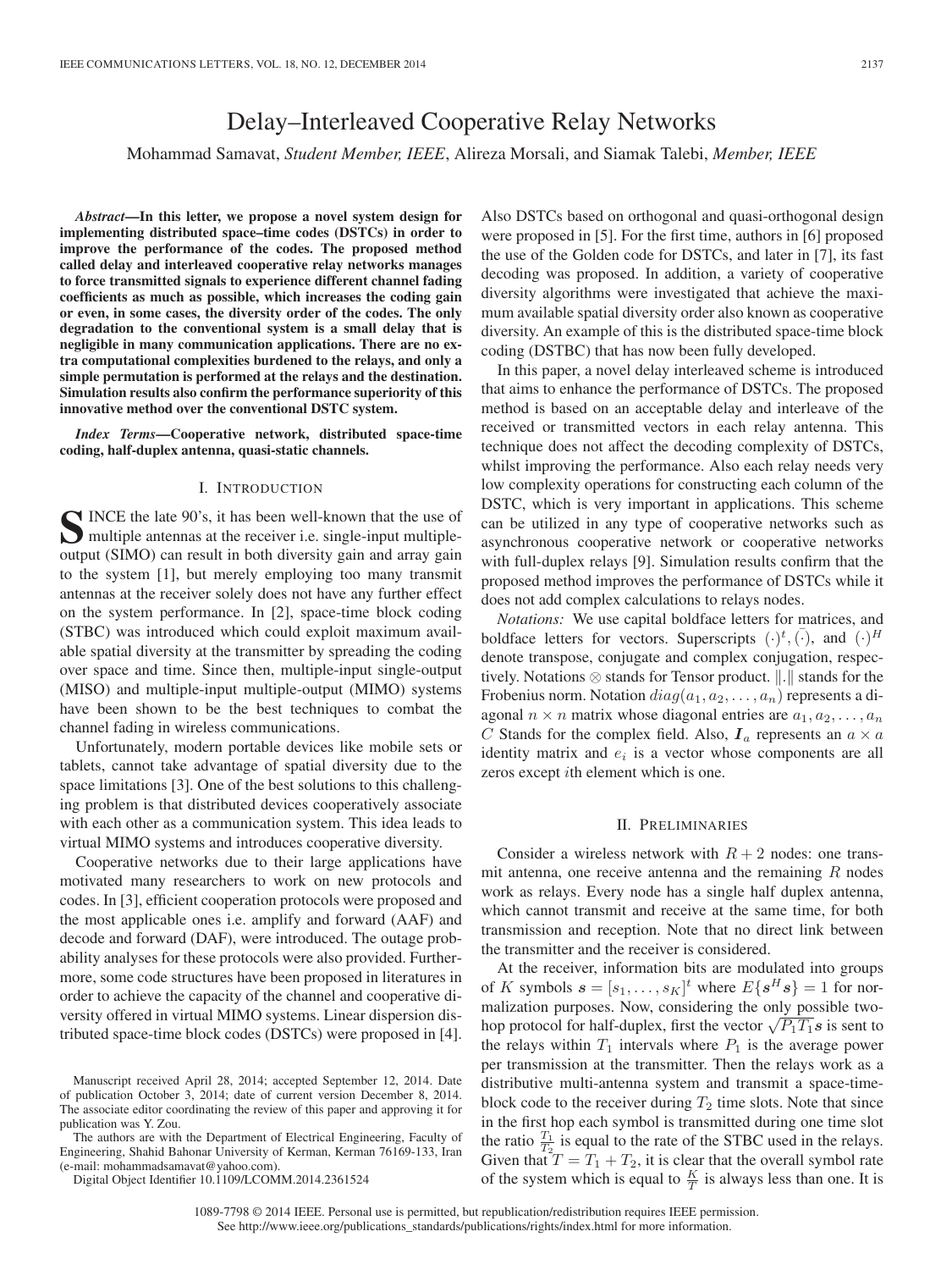worth mentioning that the transmitter and the receiver, which in this paper are assumed to be equipped with only one antenna, in general can have multiple antennas.

The received vector at the *i*th relay for  $i = 1, 2, \dots, K$  can be formulated as:

$$
\boldsymbol{r}^{i} = \sqrt{\frac{P_1}{T_1}} \boldsymbol{F}^{i} \boldsymbol{s} + \boldsymbol{z}^{i}, \tag{1}
$$

where  $z^i \in C^{T_1 \times 1}$  is the additive white Gaussian noise (AWGN) vector and  $\mathbf{F}^i \in C^{T_1 \times T_1}$  which is known as channel fading matrix (CFM) from the transmitter to the ith relay is:

$$
\boldsymbol{F}^i = diag\left(f_1^i, f_2^i, \dots, f_{T_1}^i\right),\tag{2}
$$

In (2),  $f_l^i$  is the fading coefficient between source and the *i*th relay during the  $l_{th}$  time period for  $l = 1, 2, \ldots, T_1$ . Channel fading coefficients (FCs) are assumed to be i.i.d. zero-mean and unit-variance complex Gaussian and also independent in time and space from each other and random variable. It should be carefully noted that in quasi-static or mild-fast channels for a specific duration FCs are correlated, stated more precisely each  $\tau_1$  number of FCs are exactly similar.  $\tau_1$  is related to the coherent time interval, which itself is determined by the maximum Doppler frequency shift  $f_{s1}$  (in Hertz) with the following approximation:

$$
\tau_1 = \frac{9}{16\pi f_{s1} T_S},\tag{3}
$$

where  $T<sub>S</sub>$  is the duration of transmitting a symbol (in seconds) [8]. There is no need to express that Doppler frequency shift is one of the channels characteristics. To the best of our knowledge almost all of the STBCs and DSTBCs are designed for quasi-static channels, hence in this paper we also focus on this scenario. Keeping the above assumptions in mind we can rewrite (2) as:

$$
\boldsymbol{F}^{i} = diag(f_1^i, f_1^i, \dots, f_1^i, f_2^i, f_2^i, \dots, f_2^i, f_{\frac{T_1}{\tau_1}}^i, \dots, f_{\frac{T_1}{\tau_1}}^i) \in C^{T_1 \times T_1}.
$$
\n(4)

Up to here,  $r^i$  vectors are available at the relays, at this step the distributed coding is constructed. In a DSTBC system the transmitted signal from each relay is calculated from:

$$
\boldsymbol{t}^{i} = \sqrt{\frac{P_2 T_2}{(P_1 + 1)T_1}} (\boldsymbol{A}^{i} \boldsymbol{r}^{i} + \boldsymbol{B}^{i} \bar{\boldsymbol{r}}^{i}) \in C^{T_2 \times 1}
$$
 (5)

for  $i = 1, 2, ..., K$ , where  $A^i$  and  $B^i$  are  $T_2 \times T_1$  unitary matrices constructing the code structure of DSTBC and  $P_2$  is the average power per transmission at each relay. It should be noted that the total transition power is considered as  $P =$  $P_1 + P_2$  and the optimum power allocation for  $P_1$  and  $P_2$  is calculated in [4] as:  $P_1 = \frac{P}{2}$  and  $P_2 = \frac{P}{2R}$ .

Having the structure of STBCs in mind, (5) has actually the formulation of the ith column of an STBC, which is indeed the main idea of DSTBCs.

Finally, the received vector at the destination can be written as:

$$
x = \sum_{i=1}^{R} G^{i} t^{i} + w \in C^{T_{2} \times 1},
$$
 (6)

where  $w \in C^{T_2} \times 1$  is the AWGN vector and  $G^i$  is the CFM from the ith relay to the destination. In general, all the explanations presented for  $F^i$  are also valid for  $G^i$  except for maximum Doppler frequency shift due to the channel characteristics which might be different. Therefore, considering the maximum Doppler frequency shift of the second hop as  $f_{s2}$ , we have:  $\tau_2 = \frac{9}{16\pi f_{s2}T_S}$  and:

$$
G^{i} = diag\left(g_1^i, g_1^i, \ldots, g_1^i, g_2^i, g_2^i, \ldots, g_2^i, g_{\frac{T_2}{\tau_2}}^i, \ldots, g_{\frac{T_2}{\tau_2}}^i\right) \in C^{T_1 \times T_1}.
$$
\n(7)

It is important to notice that the presented system model is a generalized version, for instance if  $T_1 \leq \tau_1$  and  $T_2 \leq \tau_2$  we obtain the model used in [5], and if also  $T_2 = T_1$  we have the model used in [4].

In order to introduce the proposed method it is curtail to have the ordinary DSTBC in mind, therefore here we briefly explain how the conventional DSTBCs works [3]–[7]. For a given DSTBC X, the rate of the code is  $\frac{K_X}{T_X}$ , vector s of size  $K_X$  is transmitted to the relays for  $T_{1X} \leq \tau_1$ . Distributed space time coding is then applied using  $T_{2X} \times T_{1X}$  matrices  $A_X^i$  and  $B_X^i$  as in (5) where  $T_{2X} \leq \tau_2$ . One should notice that in this  $\text{case } \boldsymbol{F}^i = f^i \boldsymbol{I}_{T_{1X}} \text{and } \boldsymbol{G}^i = g^i \boldsymbol{I}_{T_{2X}}.$ 

#### III. PROPOSED DICRN METHOD

In this section, the proposed method i.e. the delay interleaved cooperative relay networks (DICRN) is investigated in detail.

Any DSTBC can be implemented with DICRN system and this leads to a significant performance improvement with the only expense of a paltry delay which is determined by the channel characteristics and because it is usually exceptionally short it is acceptable for many communication protocols.

The main goal of our proposed method is to force transmitted signals to undergo different FCs as much as possible because this phenomena can increase coding advantage and in some cases even diversity order of the codes [8]. The FCs of transmitter to relays and relays to destination do not change during  $\tau_1$  and  $\tau_2$  time slots respectively. Therefore, for the sake of the least possible delay in the proposed system we introduce two methods for DICRN.

For a given DSTBC *X*, with the following characteristics:  $K_X, T_{1X}, T_{2X}, A_X^i$  and  $B_X^i$ , the two methods of DICRN are investigated as follows.

## *A. First Method—DICRN—* $\tau_1 > \tau_2$

If  $\tau_1 < \tau_2$ :

Symbol vector  $s$  of size  $MK_X$ , is transmitted through  $R$ independent channels in  $T_1 = MT_{1X}$  timeslots to R distributed relays where  $M$  is an adaptive parameter determining the delay of the system and must only satisfy the condition  $M \geq \tau_1$ . The symbol vectors  $r^i$  are received at each of the relays (1). Now, first we define a permuted version of  $r^i$  as:

$$
\widetilde{\boldsymbol{r}}^i = \boldsymbol{P}_1 \boldsymbol{r}^i,\tag{8}
$$

where,

$$
\boldsymbol{P}_1 = \left[ \boldsymbol{U}_1^t \boldsymbol{U}_2^t \boldsymbol{U}_3^t \dots \boldsymbol{U}_M^t \right]^t \tag{9}
$$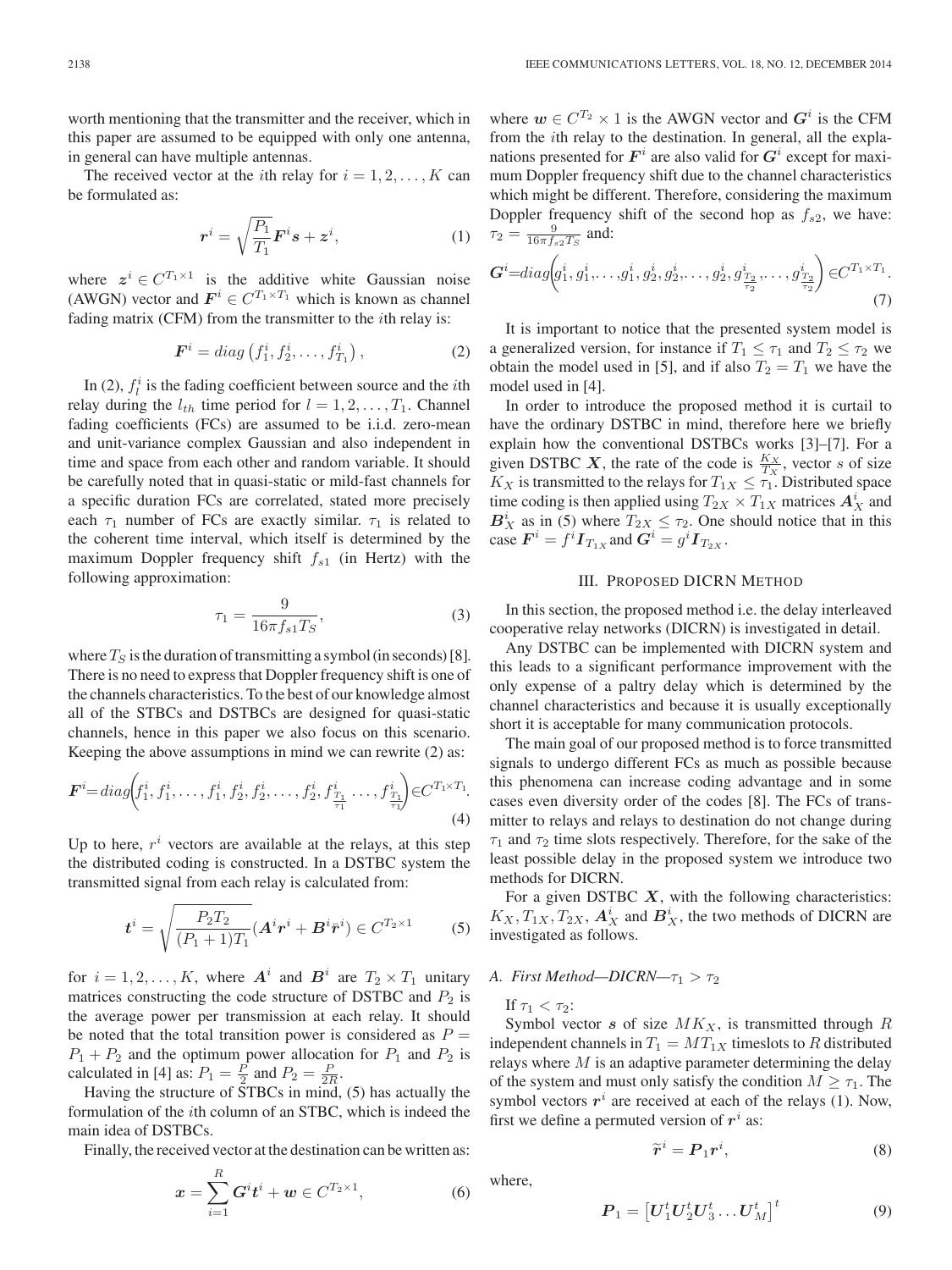and

$$
\boldsymbol{U}_{t} = \left[ \boldsymbol{e}_{t}^{t} \boldsymbol{e}_{M+t}^{t} \boldsymbol{e}_{2M+t}^{t} \dots \boldsymbol{e}_{K_{X}-1M+t}^{t} \right]^{t}, \quad t = 1, 2, 3, \dots, M.
$$
\n(10)

Now, it suffices to determine the structure of  $A^i$  and  $B^i$ :

$$
A^i = A^i_X \otimes I_M, B^i = B^i_X \otimes I_M. \tag{11}
$$

Then during  $T_2 = MT_{2X}$  timeslots, R relays simultaneously transmit  $t^i$  to the destination. At the destination, the vector  $x \in C^{MT_{2X}1}$  is received as in (6). Since the matrices  $F^{i}$  and  $G<sup>i</sup>$  are assumed to be estimated, the maximum-likelihood (ML) decoder can be easily used. It is important to notice that the complexity of the decoder is not increased.

Although the received vector consists of  $M$  different DST-BCs, they can be separately decoded. Each successive  $T_{2X}$ rows of *x* are in accordance to one DSTBC block of *X*. Decoding  $K_X$  symbols from each  $T_{2X}$  rows of x and concatenating them we obtain vector  $\tilde{s}$ . Now, using the same permutation as (8) the decoded symbol vector *s*ˆ is:

$$
\hat{\mathbf{s}} = \mathbf{P}_1 \tilde{\mathbf{s}}.\tag{12}
$$

# *B.* Second Method—DICRN— $\tau_1 > \tau_2$

If  $\tau_1 > \tau_2$ :

At the transmitter nothing is changed from the first method except for the parameter M which must now satisfy  $M \geq \tau_2$ . The received vectors at each relay are then used to construct  $t_i$ using (5) and (10). In this scenario the permutation is applied to the  $t_i$  vectors as:

$$
\dot{\boldsymbol{t}}_i = \boldsymbol{P}_2 \boldsymbol{t}_i \tag{13}
$$

where

$$
\boldsymbol{P}_2 = \left[ \boldsymbol{U}_1^t \boldsymbol{U}_2^t \boldsymbol{U}_3^t \dots \boldsymbol{U}_{T_{2X}}^t \right]^t \tag{14}
$$

and

$$
U_t = \begin{bmatrix} e^t e^t_{x_{2x} + t} & e^t_{x_{2x} + t} & \dots & e^t_{M-1} & t_{2x} + t \\ e^t e^t_{x_{2x} + t} & e^t_{x_{2x} + t} & \dots & e^t_{M-1} & t_{2x} + t \end{bmatrix}^t
$$
 (15)

for  $t = 1, 2, 3, \ldots, T_{2X}$ .

Then, the vectors  $\tilde{t}_i$  are transmitted simultaneously during  $T_2 = MT_{2X}$  timeslots from R relays.

At the destination, using (6) the received vector can be formulated as:  $x = \sum_{i=1}^{R} \tilde{G}^{i} \tilde{t}_{i} + w \in C^{T_{2} \times 1}$ . Here, in order to make it possible to decode each of M blocks of DSTBC separately we need to perform the same permutation as (14):

$$
\widetilde{\boldsymbol{x}} = \boldsymbol{P}_2 \boldsymbol{x}.\tag{16}
$$

Now each successive  $T_{2X}$  rows of  $\tilde{x}$  are distinct DSTBCs which can be easily decoded using the ML decoder of the given DSTBC.



Fig. 1. BER vs. SNR for slow frequency non-selective channel with 4 relays; BPSK modulation.



Fig. 2. BER vs. SNR for slow frequency non-selective channel with 2 relays; BPSK modulation.

#### IV. SIMULATION RESULTS

In this section, simulation results for conventional DSTBC and DICRN is presented. In the simulations we ran, a cooperative network with one transmitter antenna and one receiver antenna was considered and the number of active relays depended on the chosen DSTBC. Also, without loss of generality, in order to evaluate the proposed method regardless of the channel characteristics  $M$  is chosen randomly for all the simulation operations. We evaluated the performances of the two proposed methods by plotting average bit-error-rate (BER) versus average signal-to-noise-ratio (SNR). Although we have indicated the total power of  $P$ , SNR is used for the horizontal axis instead of the total power of  $P$  due to the prevalent use of SNR. We applied the proposed methods to the distributed quasi-orthogonal space-time code (DQOSTC) [5] and distributed Golden code (DGC) [6], and compared the performances of our methods against those of the ordinary DQOSTC and DGC. Also, it is clear that the number of active relays for the DQOSTC and DGC are equal to four and two, respectively. As illustrated in Figs. 1 and 2 the proposed methods improves the performances of both the DQOSTC and the DGC. For instance, at  $BER =$  $10^{-5}$ , the proposed methods achieve more than 3.5 dB and up to 2 dB gains over the DQOSTC. Also, from Fig. 2, it is easy to see a gain of 1 dB for the first proposed method against the DGC. Finally, in [10] and [11] a complete series of simulation results are presented for different DSTBCs.